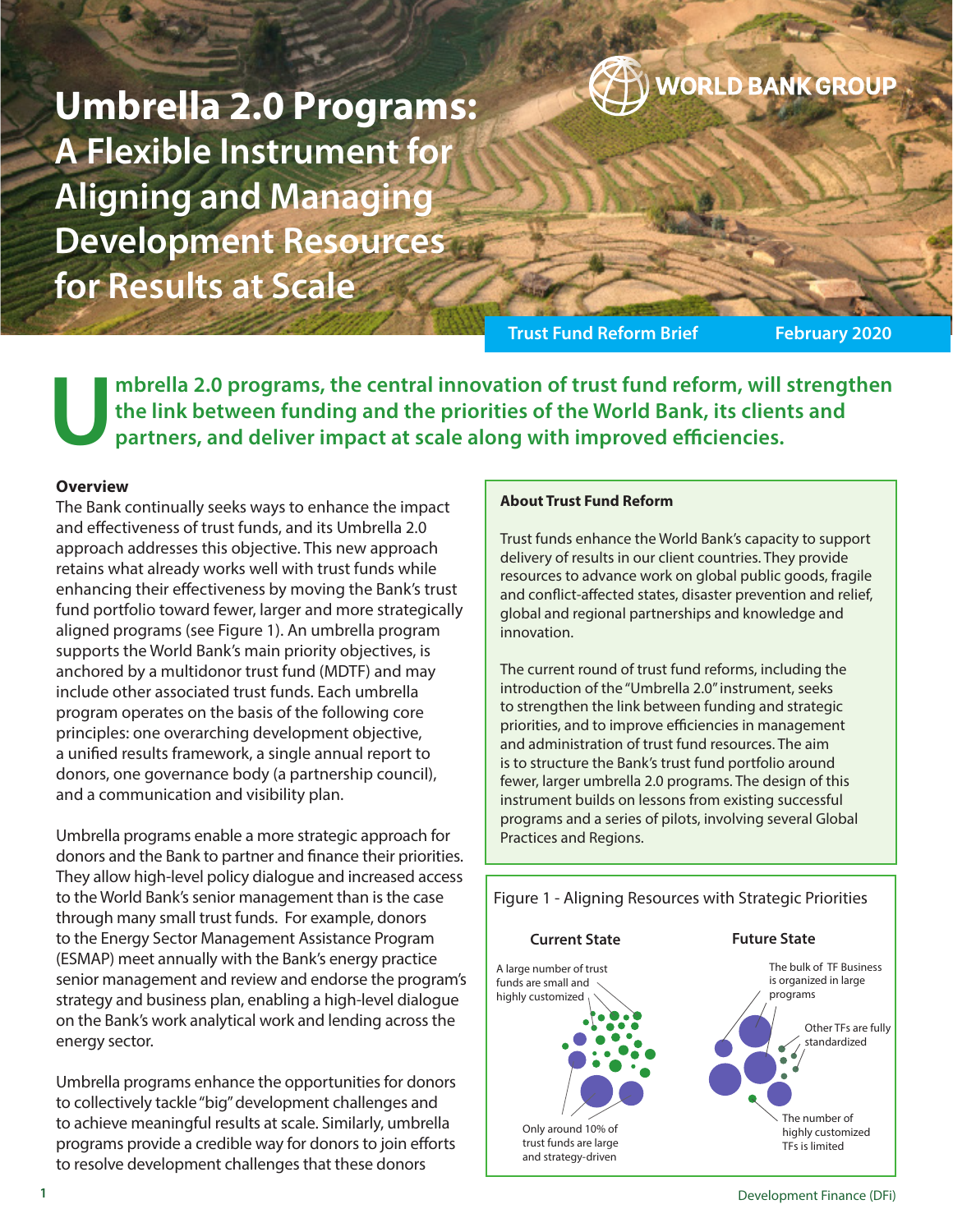would not be able to address on their own (see Box 1). In both instances, this means that donors can point to more significant results than what they might achieve through their contributions to many smaller trust funds.

**Box 1 - A Country Umbrella Program** - The **Afghanistan Reconstruction Trust Fund (ARTF)**, the Bank's largest single-country MDTF, finances nearly 40 percent of the civilian budget and half of all development expenditures in Afghanistan. The ARTF is the main vehicle of choice for pooled funding in Afghanistan, bringing together 34 different donors to support the National Priority Programs in education, health, urban and rural development, infrastructure, agriculture, and governance sectors. The trust fund modality offers funding predictability for the Government of Afghanistan within a robust fiduciary and monitoring framework and provides the Bank and its donors with a platform for coordination and policy dialogue with the government on key reforms.

The move to umbrella programs also increases both the Bank's and donors' managerial effectiveness by reducing the number of independent trust funds. A large number of small trust funds incurs administrative and management costs in that they each have their own governance mechanisms and reporting requirements and are each administered separately.

Umbrella programs seek to create a win-win situation for the Bank and its development partners. They improve integration of donors' contributions to the Bank's financial and strategic planning while ensuring that the Bank remains responsive to its partners' priorities. This tighter integration means that activities funded by umbrella programs will better complement IBRD and IDA operations for maximum impact. Umbrella programs also allow for the piloting of innovative approaches that are grounded in country-level realities, lead to an increase in policy-relevant knowledge products, and promote coordination and collaboration among donors.

Each of the Bank's business units - its Global Practices and Regions - selectively and strategically determine in which areas they will host umbrella programs based on their strategic priorities. As an illustration, the Bank's Global Practice on Environment and Natural Resources has organized its portfolio of global trust funds into four umbrella programs: Oceans (see Box 2), Forests, Pollution, and Sustainability. These programs are replacing narrowly focused global, regional, and country-based trust funds.

# **Accommodating Partner Interests**

Umbrella programs provide donors several ways of expressing their preferences. As a member of the umbrella program decision-making body (the partnership council), donors provide strategic advice on thematic and geographic priorities (see Box 2). They have an opportunity to express their preferences and influence the program during the discussion of the annual work program and budget. Donors also have inputs on the results framework of the umbrella program and can influence the choice of results indicators. Moving the dialogue from inputs to results can be an impactful way for donors to reflect their preferences in the umbrella program.

When necessary, donors may express a nonbinding preference for how they would like their contributions to the anchor MDTF to finance specific sectors, themes, or geographic areas. Preferences must align with the overall objective of the umbrella program and attract sufficient demand from prospective clients and beneficiaries. Donor funds are comingled in the anchor MDTF so the Bank cannot provide customized financial reporting on preferenced contributions. The Bank cannot guarantee that these contributions will be used to address the preferences, but it will make a good-faith effort to accommodate the preferences to the extent possible.

If a donor is unable to contribute to the anchor MDTF due to their own internal policies or regulations, the Bank will

**Box 2 - PROBLUE** - The first Umbrella 2.0 pilot launched in October 2018 at the Bali "Our Ocean" Conference, Problue is a global program the goal of which is to support achievement of integrated and sustainable economic development in healthy oceans. Its areas of focus are: improved fisheries governance, marine litter and pollution prevention and reduction, "blueing" of oceanic sectors (strengthening environmentally friendly economic opportunities in traditional and new oceanic activities) and integrated seascape approach (strengthening integrated and sustainable management of coastal and marine areas). PROBLUE targets results-oriented, high-impact activities with strong, demonstrated potential for leveraging IBRD/IDA financing, and agenda-influencing knowledge and advisory activities that builds the knowledge base and demand for a Blue Economy.

Problue has received contributions from Norway, Sweden, Germany, France and Iceland. It has a funding target of \$209 million over seven years. The existing Profish MDTF, focused on fisheries, is associated under the Problue Umbrella. Problue relies on a Partnership Council (PC) as the governance body to provide strategic guidance and direction, endorse annual work plans and budgets, and review progress reports. The PC meets in person once a year to discuss progress of activities under the four focus areas and make endorsement decisions of annual work plans and budgets. Some donors have decided to "preference" their contributions to PROBLUE to one or more focus areas.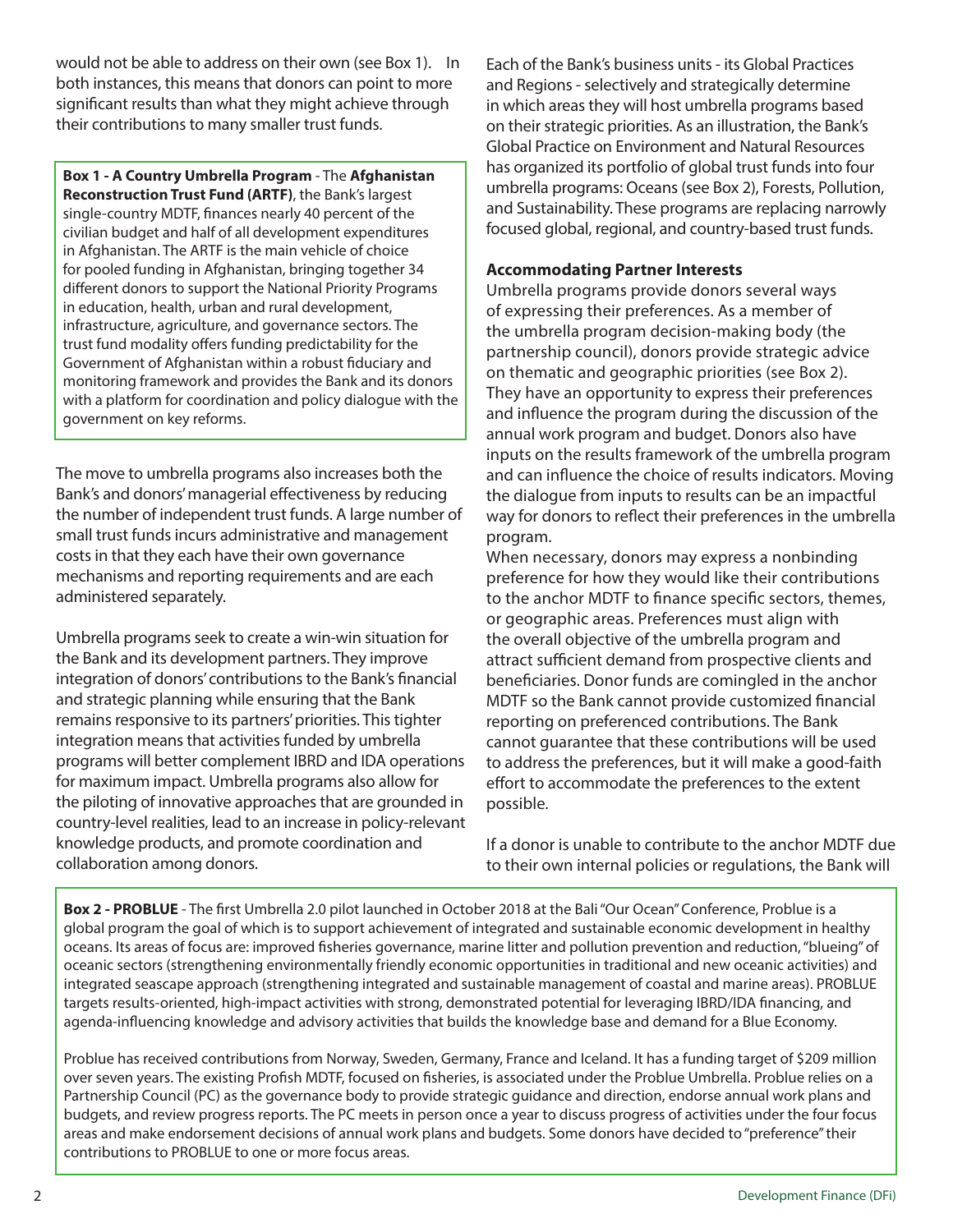work with the prospective donor to determine if it may be appropriate to establish an associated trustee account. If the activities require the expansion of the umbrella program's work plan, the partnership council must agree to this expansion.

#### **Improving Communication and Visibility**

Each umbrella program develops a communication and visibility plan in consultation with development partners participating in the program. This plan defines the objectives of communication, the target groups, the communication activities that will be implemented, how communication success will be measured, what resources will be devoted to communication and visibility and how the partners will be represented in communications outputs and activities. An umbrella program comingles contributions from all donors, so individual donors do not receive exclusive attribution for results pertaining to an

issue or area for which they have expressed a nonbinding preference.

## **Emphasizing the Importance of Reporting Results**

Each umbrella program has an overarching development objective and a theory of change that explicitly describes how its anticipated outcomes will contribute to the achievement of the overarching development objective. Anticipated outcomes are organized under pillars that represent specific thematic or geographic areas. The umbrella program's results framework therefore comprises the program development objective and anticipated outcomes expected from each pillar.

Each umbrella program provides a single, consolidated annual progress report covering activities and outcomes financed by all parts of the program, including